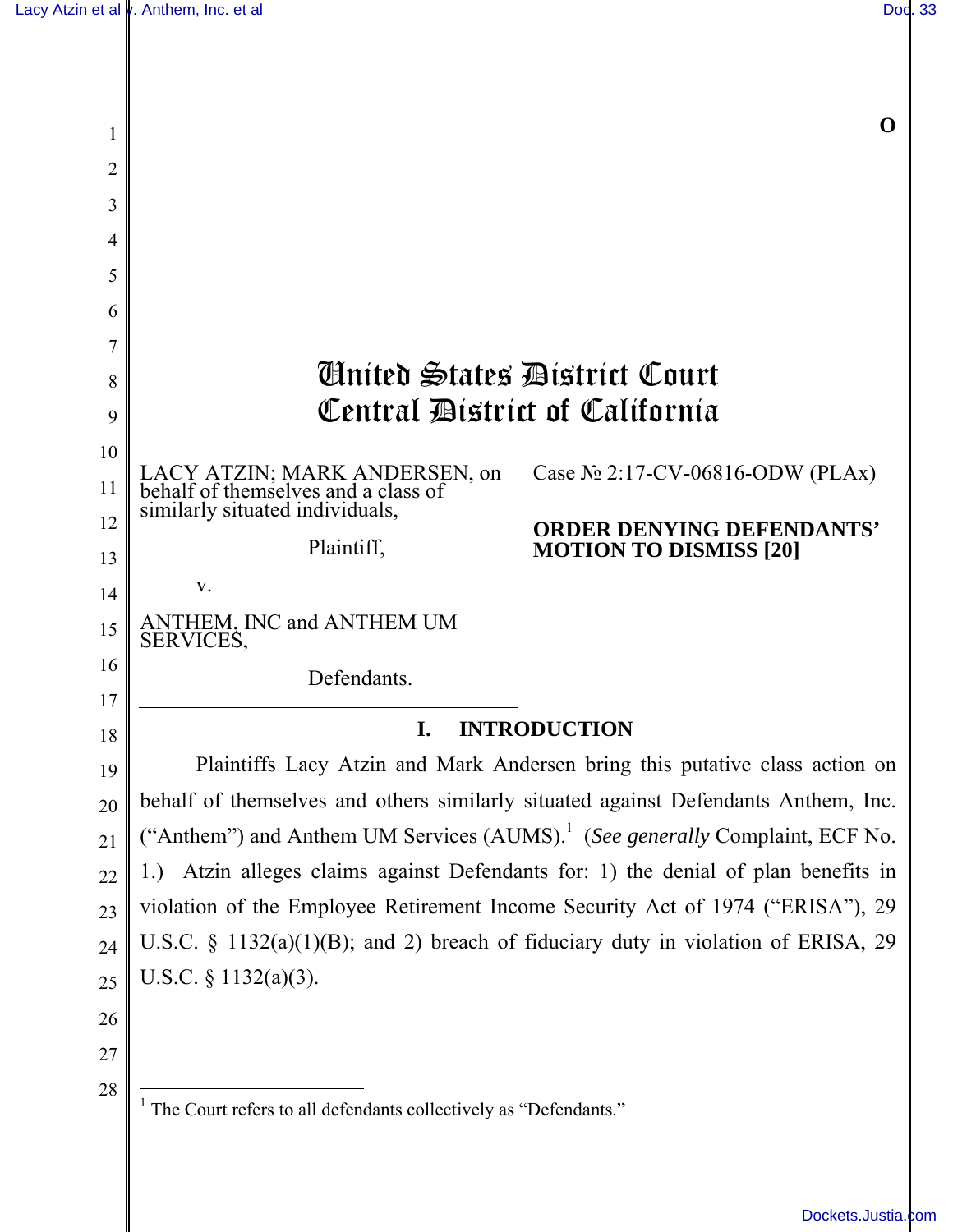Defendants move to dismiss the Complaint because: 1) Anthem is not is not a proper defendant; and 2) Plaintiffs' breach of fiduciary duty claim is duplicative of their claim for plan benefits.

# **II. FACTUAL BACKGROUND<sup>2</sup>**

Anthem provides health benefit plans that are administered by its wholly owned subsidiaries. (Compl.  $\P$  1.) AUMS is one such subsidiary and serves as the claims administrator for all Anthem plans. (*Id.* ¶ 2.) Anthem assists AUMS in carrying out various administrative duties, including formulating coverage guidelines and determining the types of claims that will be approved or denied. (*Id.*) Plaintiffs allege that Defendants wrongfully denied them benefits by refusing to grant their requests for microprocessor controlled prostheses, an artificial extension that replaces a missing body part. (*Id.* ¶¶ 3, 49–60.)

 Anthem plans deny coverage for treatments that are not "medically necessary" or "investigational." (*Id.* ¶¶ 19–20.) To assist in administering the plans, Defendants also adhere to coverage guidelines for specific treatments, such as OR-PR.00003, Anthem's medical policy for microprocessor controlled prostheses. (*Id.* ¶¶ 16, 21.)

17 18 19 20 22 23 24 25 26 Plaintiffs allege that OR-PR.00003—which applies to all Anthem plans—is wrongful because it contradicts their plans' definition of the "medical necessity" and "investigational" exclusions. (*Id.* ¶¶ 3, 16, 18–20.) OR-PR.00003 sets forth four criteria to determine whether a microprocessor controlled prostheses is "medically necessary" for any given claimant. (*Id.* ¶ 21.) The policy only covers claimants if the individual: 1) is physically and mentally capable of using a microprocessor controlled prosthesis; 2) is able to ambulate faster than their baseline rate using a standard prosthesis; 3) has a need for daily long distance ambulation at variable rates outside of their home; and 4) has a need for regular ambulation on uneven terrain or regular use on stairs outside of their home or place of employment. (*Id.*) Plaintiffs contend that

27

 $\overline{a}$ 

28

1

2

3

4

5

6

7

8

9

10

11

12

13

14

15

16

 $2$  All factual references are allegations taken from Atzin's Complaint and accepted as true for purposes of this Motion. *See Ashcroft v. Iqbal*, 556 U.S. 662, 678 (2009).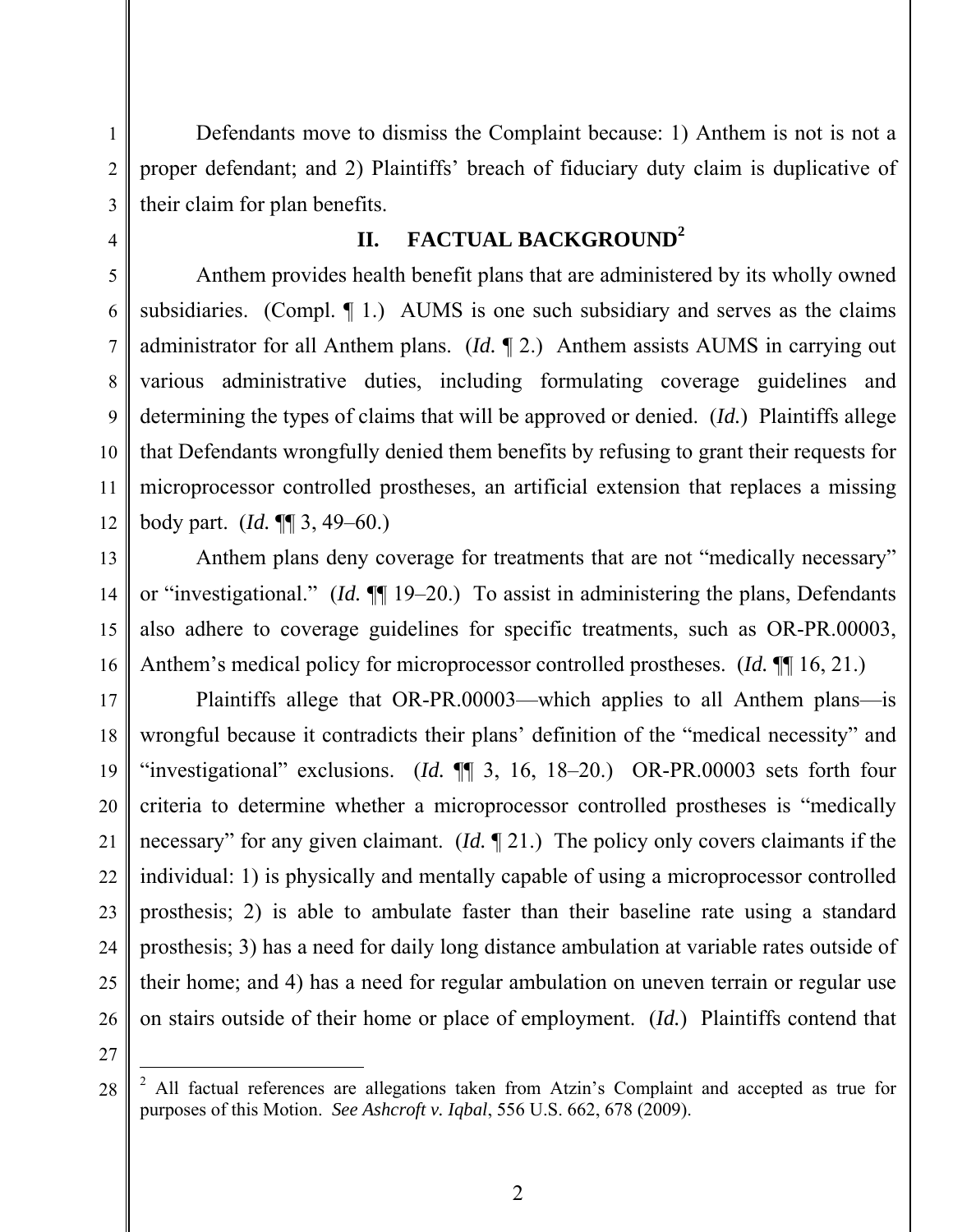1 2 3 4 this policy unreasonably strict and therefore "erroneous." (*Id.* ¶ 22.) Plaintiffs also contend that Or-PR.00003 contains a blanket policy of denying all requests for microprocessor controlled foot-ankle prostheses, which flies in the face of medical studies demonstrating the benefits of such prostheses. (*Id.* ¶ 23, 24.)

### **III. LEGAL STANDARD**

A motion to dismiss under either Rule 12(c) or 12(b)(6) is proper where the plaintiff fails to allege a cognizable legal theory or where there is an absence of sufficient facts alleged under a cognizable legal theory. *Bell Atl. Corp. v. Twombly*, 550 U.S. 544, 555 (2007); *see also Shroyer v. New Cingular Wireless Serv., Inc.*, 622 F.3d 1035, 1041 (9th Cir. 2010). That is, the complaint must "contain sufficient factual matter, accepted as true, to state a claim to relief that is plausible on its face." *Ashcroft v. Iqbal*, 556 U.S. 662, 678 (2009) (internal quotation marks omitted).

## **IV. DISCUSSION**

# **A. Request for Judicial Notice**

 Plaintiffs request the Court take judicial notice of a court order Denying Motion to Dismiss issued in *Lawrence Bradford v. Anthem, Inc. et al.*, Case No. 2:17-cv-5098-AB (KSx) (C.D. Cal. Nov. 2, 2017). *Bradford* is not a related proceeding<sup>3</sup> and Plaintiffs rely on *Bradford* not for the adjudicative facts, but for its legal authority. It is unnecessary to take judicial notice of case law, but the Court will consider *Bradford*  as persuasive legal authority. *See McVey v. McVey*, 26 F. Supp. 3d 980, 984 (C.D. Cal. 2014); *see also* Fed. R. Evid. 201. Plaintiff's Request for Judicial Notice is therefore **DENIED**.

26

-

Defendants argue that Anthem should be dismissed from both claims because it is not a proper defendant. (Mot. 9, 13.)

**B. Anthem is a Proper Defendant for Both Claims** 

<sup>28</sup> <sup>3</sup> Plaintiffs previously attempted to transfer the case as a related proceeding to Judge André Birotte, Jr., who is presiding over *Bradford*. (*See* ECF No. 21.) Judge Birotte declined the transfer, stating that the cases are not related in part because they involve different treatments for different medical

conditions. (*See* ECF No. 24.)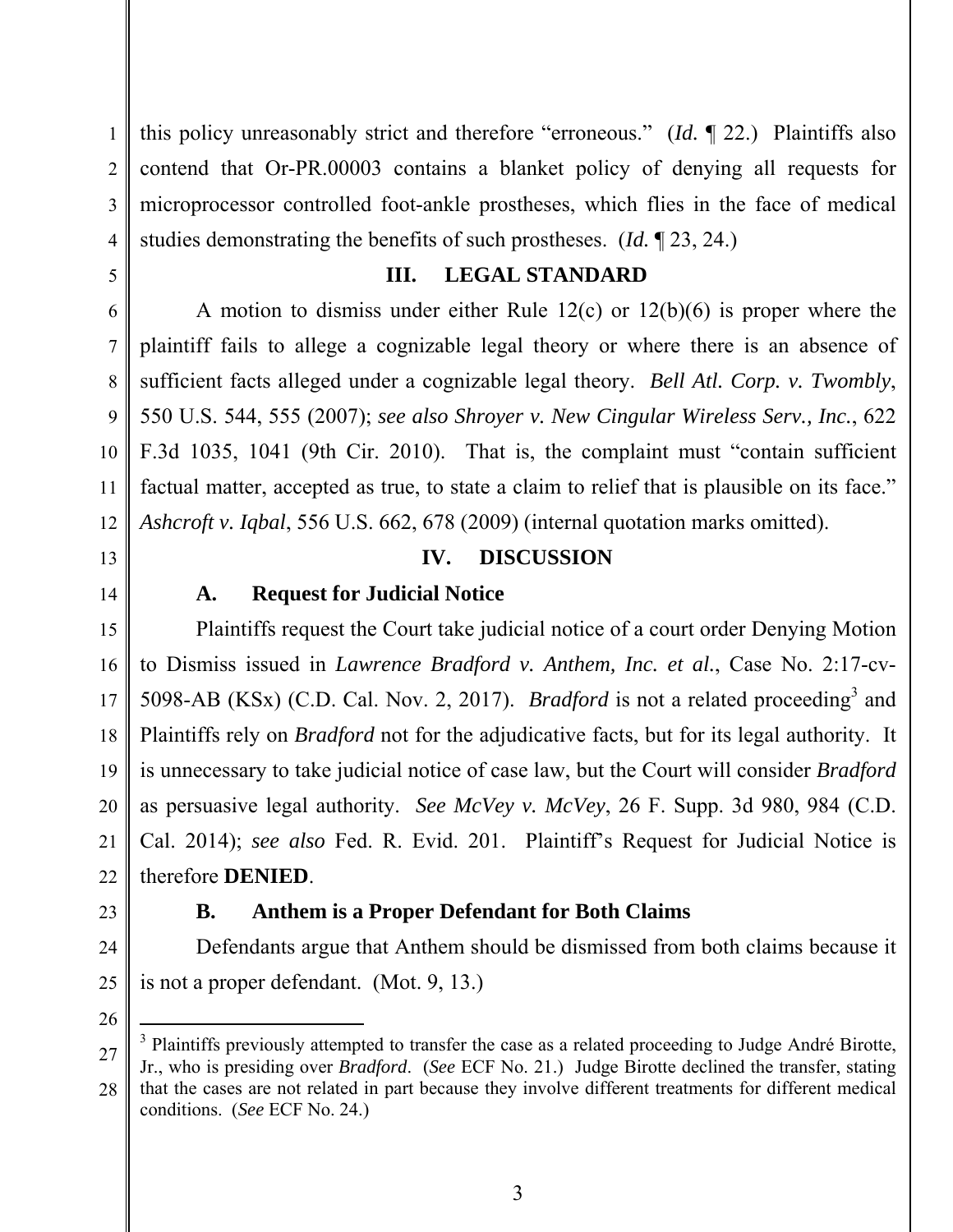In *Cyr v. Reliance Standard Life Insurance Co.*, 642 F.3d 1202 (9th Cir. 2011) (en banc), the Ninth Circuit analyzed the Supreme Court's holding in *Harris Trust & Savings Bank v. Salomon Smith Barney, Inc.*, 530 U.S. 238 (2000), and concluded that there was no limit as to who could be sued under both  $\S 1132(a)(3)$  and § 1132(a)(1)(B). Broadly stated, "an entity other than the plan itself or the plan administrator may be sued under [ERISA] in appropriate circumstances . . . as long as that party's individual liability is established." *Cyr*, 642 F.3d at 1204, 1207. Liability extends at least to any party that can deny a claimant's "request for increased benefits even though . . . it was responsible for paying legitimate benefits claims." *Id.* at 1207. The Ninth Circuit thus held the insurer in *Cyr* liable because it "effectively controlled the decision whether to honor or deny a claim under the program." *Id.* at 1204.

12 13 14 15 16 17 18 19 20 22 The Ninth Circuit later clarified the reach of *Cyr* in *Spinedex Physical Therapy USA Inc. v. United Healthcare of Arizona, Inc.*, 770 F.3d 1282 (9th Cir. 2014). "[P]roper defendants under  $\S$  1132(a)(1)(B) for improper denial of benefits at least include ERISA plans, formally designated plan administrators, insurers or other entities responsible for payment of benefits, and de facto plan administrators that improperly deny or cause improper denial of benefits." *Id.* at 1297. Suits may also be brought "against the plan as an entity and against the fiduciary of the plan." *Id.*, quoting *Hall v. Lhaco, Inc.*, 140 F.3d 1190, 1194 (8th Cir. 1998) (emphasis omitted); *see* 29 U.S.C. § 1002(21)(A) (a fiduciary is any entity that exercises discretionary authority or control over the plan's management, administration, or disposition of assets).

23 24 25 26 27 28 In this case, there is no dispute that Anthem is neither the plan nor plan administrator. (Compl. ¶¶ 1–3.) However, Plaintiff alleges that Anthem is a de facto administrator due to the control it wields over the policy making process. (Opp'n 4.) Specifically, Plaintiffs allege that Anthem aided AUMS in developing and implementing OR-PR.00003, which sets forth specific criteria that must be met before a claimant's request for a microprocessor controlled prosthesis is granted. (Compl. ¶¶

1

2

3

4

5

6

7

8

9

10

11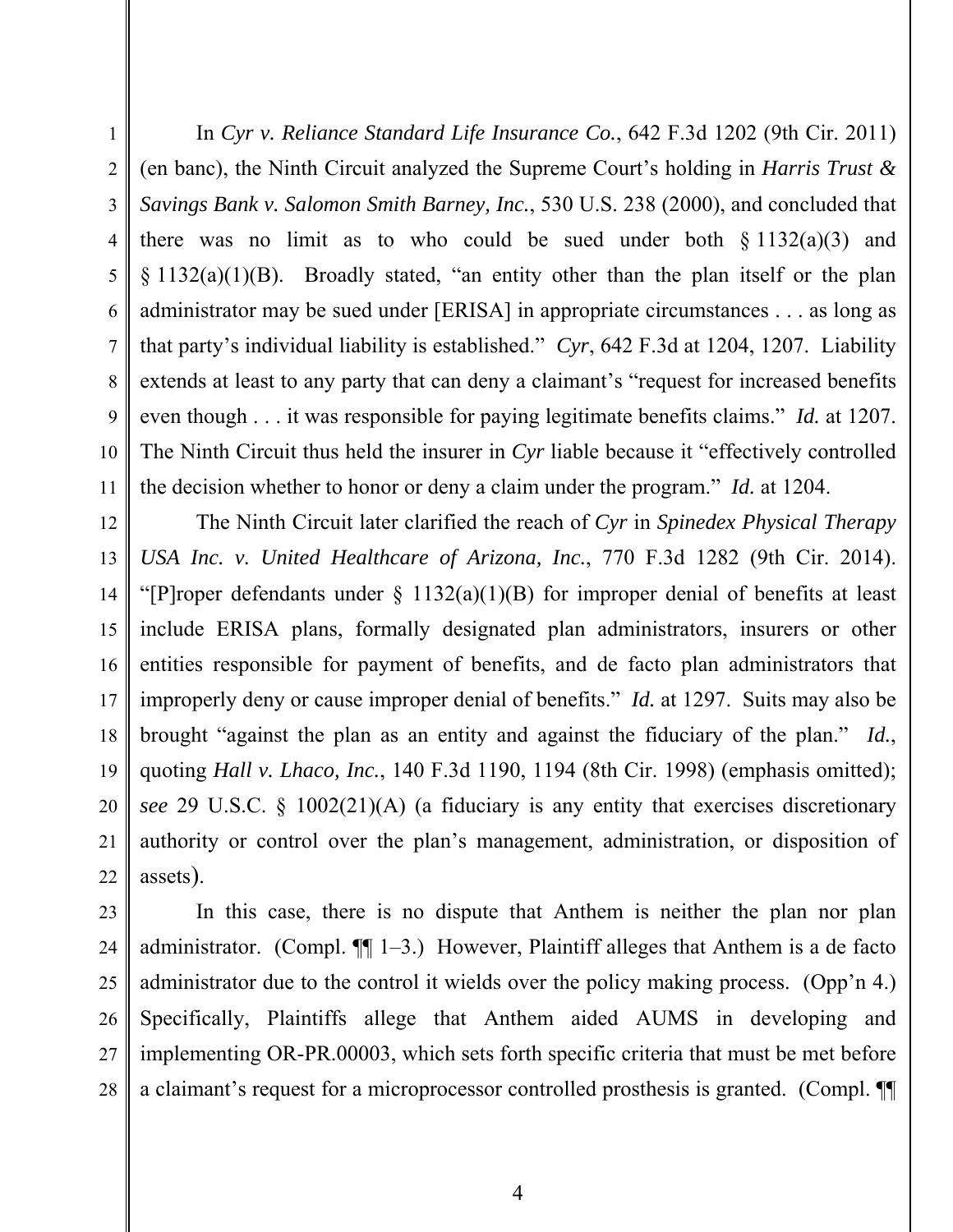2, 21.) Plaintiffs also allege that OR-PR.00003 contains a categorical rule mandating blanket denials of microprocessor controlled foot-ankle prostheses. (*Id.* ¶ 23.) By creating such policies, Plaintiffs contend that Anthem "collaborat[es] with Anthem UM on the types of claims that will be approved or denied." (*Id.* ¶ 2.)

Anthem argues that these allegations only show that Anthem helped to develop the medical policies at issue, but the development of those policies are a "step removed" from administrative decisions. (Mot. 12.) However, under *Spinedex* and *Cyr*, whether a party actually makes the final administrative decision is not dispositive. The relevant inquiry is whether it "den[ies] or *cause[s]* improper denial of benefits." *Spinedex*, 770 F.3d at 1297 (emphasis added). This is what Anthem has done. The coverage guidelines developed by Anthem "cause" grants or denials by foreclosing certain claims—such as claims for microprocessor controlled foot-ankle prostheses—regardless if AUMS would otherwise find them "medically necessary" and not "investigational" under plan definitions. (*See* Compl. ¶ 23.)

Anthem's reliance on *Cox v. Reliance Standard Life Insurance Co.*, 2014 WL 896985 (E.D. Cal. Mar. 6, 2014) and *Cox v. Allin Corporation Plan*, 2013 WL 1832647 (N.D. Cal. May 1, 2013) is misplaced. In both cases, the plaintiffs sought to sue their employer as sponsors of their respective plans. *See Reliance*, 2014 WL 896985 at \*3; *Allin*, 2013 WL 1832647 at \*4. The courts dismissed the employers as improper defendants because the plaintiffs did not make any allegations that their employers had the authority or obligation to resolve claims. *See Reliance*, 2014 WL 896985 at \*3–4, 6; *Allin* 2013 WL 1832647 at \*4. In contrast, Plaintiffs allege that Anthem had a hand in developing coverage guidelines that determine what types of claims should be granted or denied. (Compl. ¶¶ 2, 21–23.)

For these reasons, the Court finds that Anthem is a proper defendant for Plaintiffs claims under  $\S 1132(a)(1)(B)$  and  $\S 1132(a)(3)$ .

1

2

3

4

5

6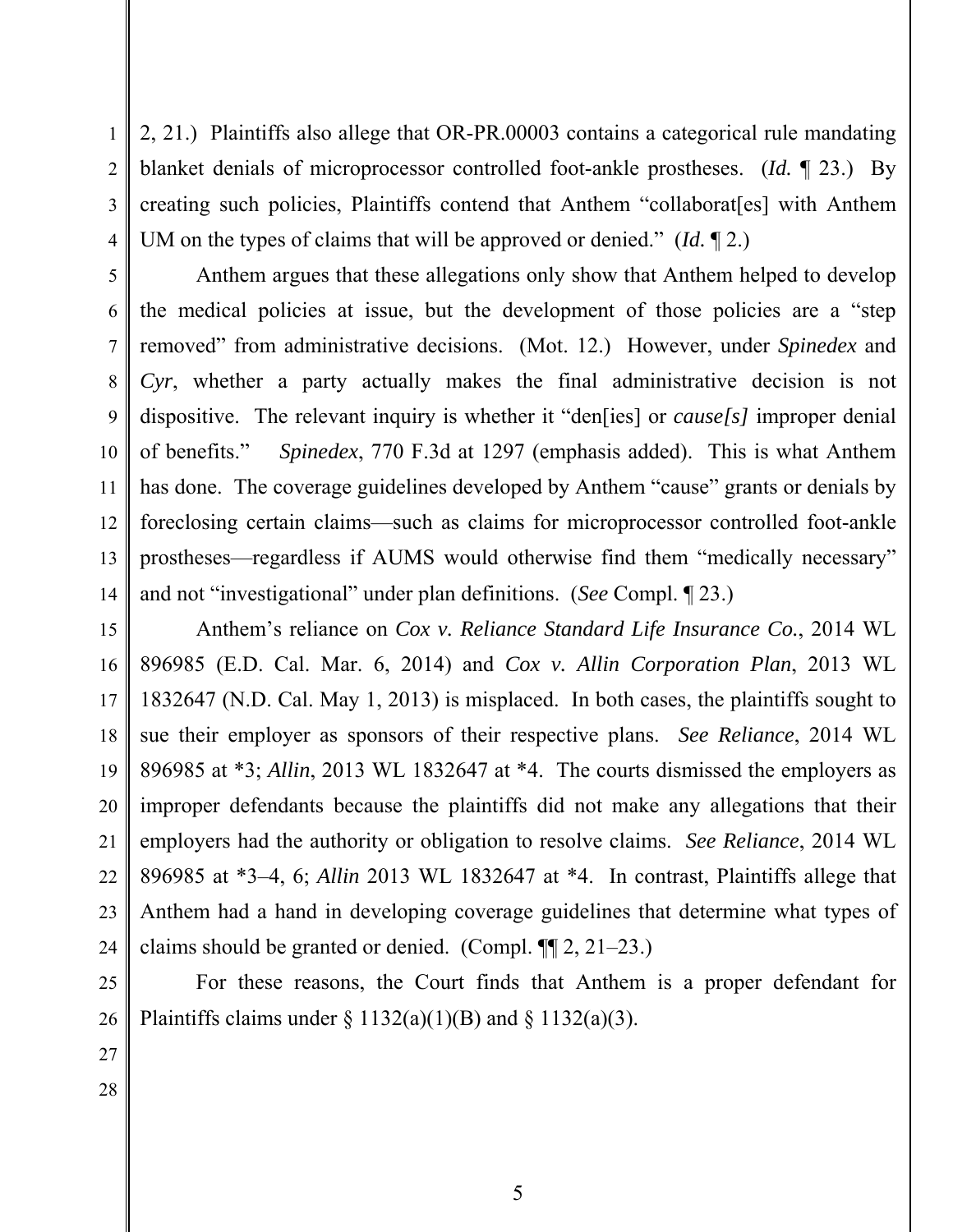### **C. Duplicative Claims**

Defendants also move to dismiss Plaintiffs' second claim for breach of fiduciary duty on the grounds that it is duplicative of their first claim for denial of plan benefits. (Mot. 15.)

ERISA allows plaintiffs to seek relief under both  $\S1132(a)(1)(B)$  and § 1132(a)(3). *Moyle v. Liberty Mut. Ret. Ben. Plan*, 823 F.3d 948, 960–61 (9th Cir. 2016), *citing CIGNA Corp. v. Amara*, 563 U.S. 421 (2011). Although plaintiffs are prohibited from seeking "duplicate *recoveries* when a more specific section of the statute . . . provides a remedy similar to what the plaintiff seeks under the equitable catchall provision [of  $\S$  1132(a)(3),]" plaintiffs are permitted to present both  $\S 1132(a)(1)(B)$  and  $\S 1132(a)(3)$  as alternative theories of liability so long as there is no double recovery. *Id.* at 961, quoting *Silva v. Metro. Life Ins. Co.*, 762 F.3d 711, 726 (8th Cir. 2014) (emphasis in original). In other words, " $\S$  1132(a)(1)(B) and  $\S$ 1132(a)(3) claims can proceed simultaneously if they plead distinct remedies." *Id.*

15 16 17 18 19 20 21 22 23 24 25 26 27 Plaintiff's  $\S 1132(a)(1)(B)$  claim requests the "payment of medical expenses, interest thereon, [and] a clarification of rights." Plaintiff's  $\S$  1132(a)(3) claim seeks 1) declaratory relief that Defendant's denials of requests for microprocessor controlled prostheses are wrong and improper; 2) an accounting; and 3) injunctive relief requiring Defendants to reevaluate and reprocess Plaintiffs' requests; 4) provide notice of the reevaluation and reprocessing; and 5) precluding Defendants from relying on specific reasons not recited in their form denial letters. (S*ee* Compl. ¶ 60(a)–(f).) Although some of the requested relief for their  $\S$  1132(a)(3) claim—an injunction requiring reevaluation of Plaintiffs' claims, for example—may be duplicative, Plaintiffs request relief under  $\S 1132(a)(3)$  that plainly is not. For instance, injunctive relief precluding Defendants from relying on specific reasons not recited in their form denial letters is distinct from payment of unpaid benefits. Accordingly, Plaintiffs'  $\S 1132(a)(3)$  claim is not duplicative of their  $\S 1132(a)(1)(B)$  claim.

1

2

3

4

5

6

7

8

9

10

11

12

13